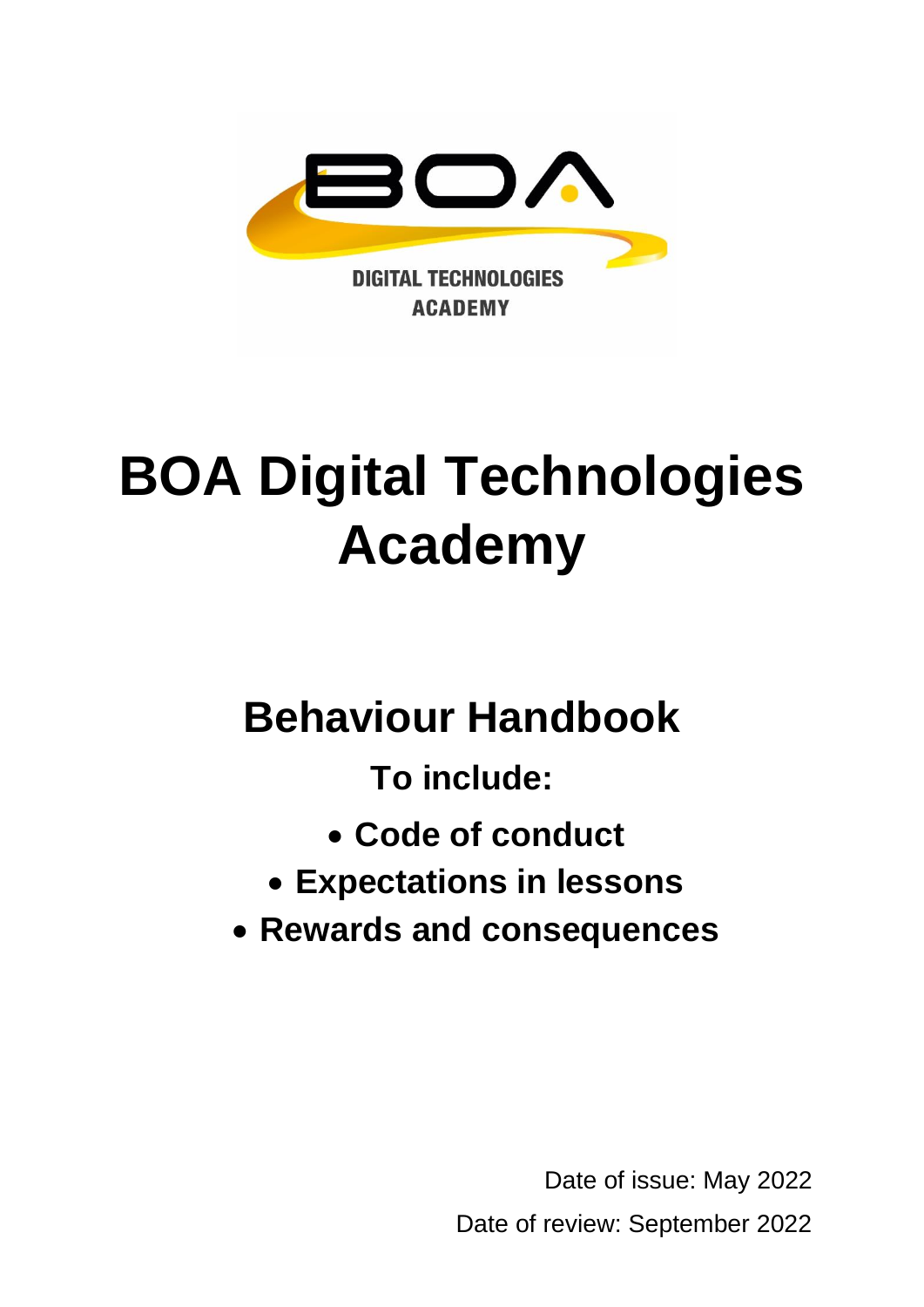#### **BOA Digital Technologies Academy Behaviour Policy**

At BOA Digital Technologies Academy, we expect high standards of behaviour. We encourage students to take responsibility for their own actions, both in and out of the academy, and to consider their impact on others. Students need to have a positive and orderly environment in which they can achieve success. In creating an atmosphere for achievement the Governors have produced a policy statement regarding student behaviour and discipline. Parents will be informed of the academy's expectations before students enrol and will receive a copy of the academy behaviour for learning guide. All parents and students will sign a home/academy agreement.

#### **Principles which determine the Behaviour Handbook**

Students need to know and understand boundaries of reasonable behaviour within which they can act. If they stray away from these boundaries, the academy will respond with appropriate consequences.

We believe our students respond best to praise and reward. As an academy we celebrate the success of our students. We have a clear system of rewards and consequences, which are applied consistently and fairly by staff. Students need to develop a concept of discipline and self-respect. They will respect their Academy, the staff, the environment and each other.

All will understand the basic virtues of honesty, fairness and politeness.

However, we recognise the need for a range of carefully measured consequences to reinforce our expectations when students let themselves down. These can range from a teacher conversation to, ultimately, exclusion from the academy. Any consequences are applied fairly and with the strict understanding of the reason for the imposition.

#### **Purpose of the Behaviour Handbook**

We are a learning community. The purpose of this policy is to secure a positive climate for all to work and learn.

#### **Standards outlined in the Behaviour Handbook**

#### **Code of Conduct**

- Come in to the academy ready to learn.
- Wear academy uniform and ensure you are properly equipped.
- Treat others with kindness and respect and listen to their opinions.
- Have high expectations of each other.
- Be polite and considerate in dealing with all members of the community.
- Take personal responsibility for your actions.
- Maintain a clear focus on learning.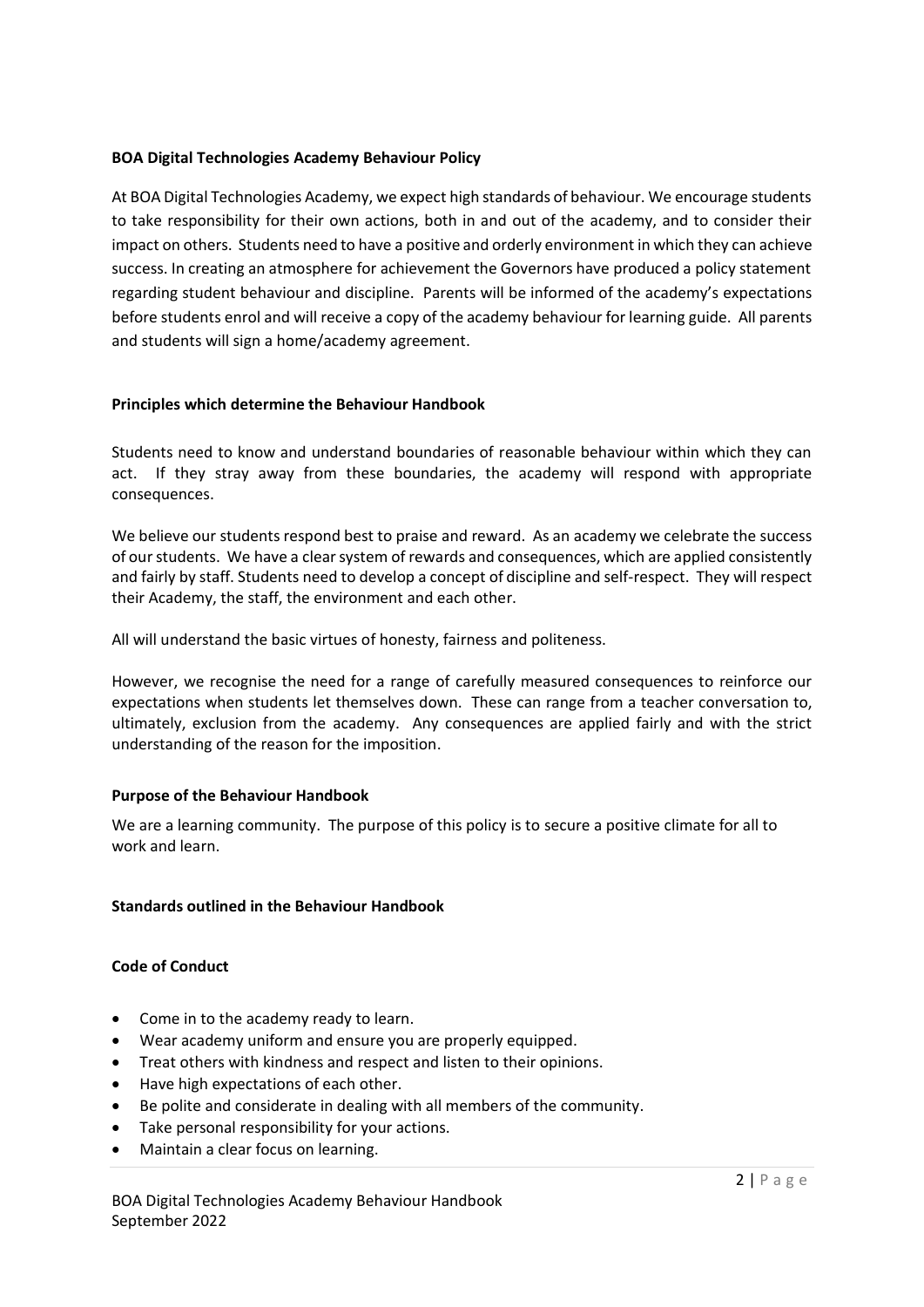- Move around the academy in a careful and considerate way.
- Look after others in the academy.

Each of these elements of the Code of Conduct are set out in more detail later within this policy. This Code of Conduct will be referred to through assemblies, form time and the PSHE programme.

Everyone in the academy has a part to play in maintaining high personal standards of behaviour.

- All students must follow the Code of Conduct.
- Subject staff must endeavour to create an environment in which all have the opportunity to achieve their potential.
- Heads of Department have responsibility for students' work-related issues within their curriculum area. In liaison with the Assistant Principal (Pastoral), they contact parents to resolve curriculum concerns.
- Tutors monitor the academic and social progress of their students.
- The Assistant Principal (Pastoral) and Heads of Year are a point of contact between other agencies, parents and the academy.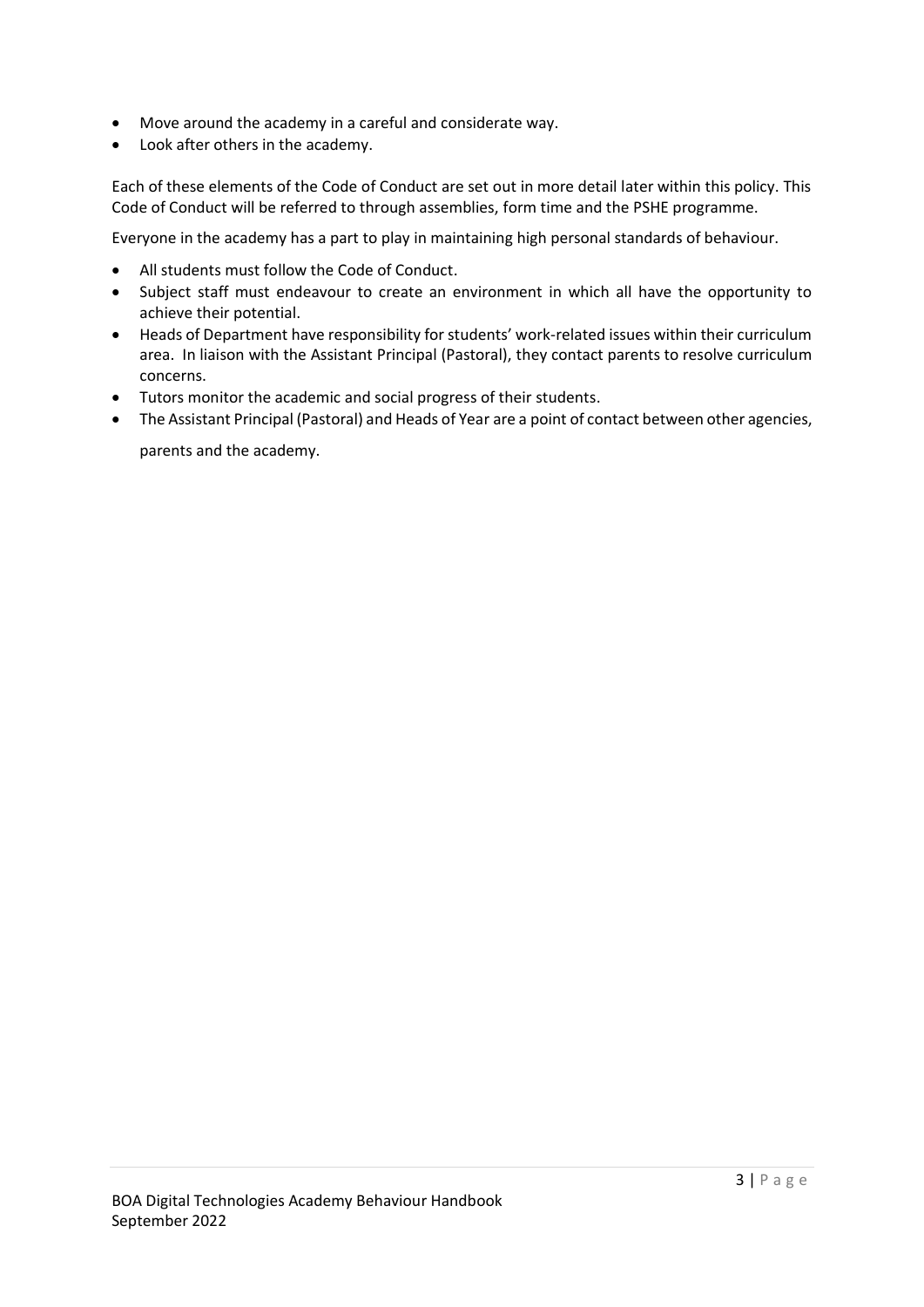## **BOA Digital Technologies Academy**

## **Code of Conduct**

#### **Date of Issue: September 2022 Date of Review: September 2023**

At BOA Digital Technologies Academy we have high expectations of each other's behaviour on and off the premises. This helps us work together. This code of conduct states what we expect of each other.

Come to the academy ready to learn, dressed appropriately and properly equipped.

- Arrive on time for the start of the day and lessons.
- Wear the full BOA Digital Technologies Academy uniform correctly at all times in the academy.
- A maximum of one stud per ear, one ring and one necklace (tucked in) are the only acceptable items of jewellery.
- Outdoor clothing should only be worn outside BOA Digital.
- Prepare for lessons and ensure you have all the basic equipment you need for them e.g. pens, pencils etc.

#### Treat others with kindness and respect and listen to their opinions

- Speak to others in a way that will not offend.
- Listen to others opinions everyone is an individual and everyone's opinion is valuable.
- Treat others the way you would like to be treated.
- Respect the feelings and property of our neighbours when travelling to and from the academy.

#### Have high expectations of each other

- Always ensure you are behaving appropriately.
- Have a quiet word with your friends if you feel they are breaching the code.
- Tell a member of staff if you see or are concerned that the actions or behaviours of others are unacceptable.

#### Be polite and considerate when dealing with all members of our community

- All members of our community are equally valued.
- Treat and speak to all staff and peers politely and respectfully.

#### Take personal responsibility for your actions

- Deal with conflicts without verbal abuse or violence.
- Tell the truth own up if you do something wrong.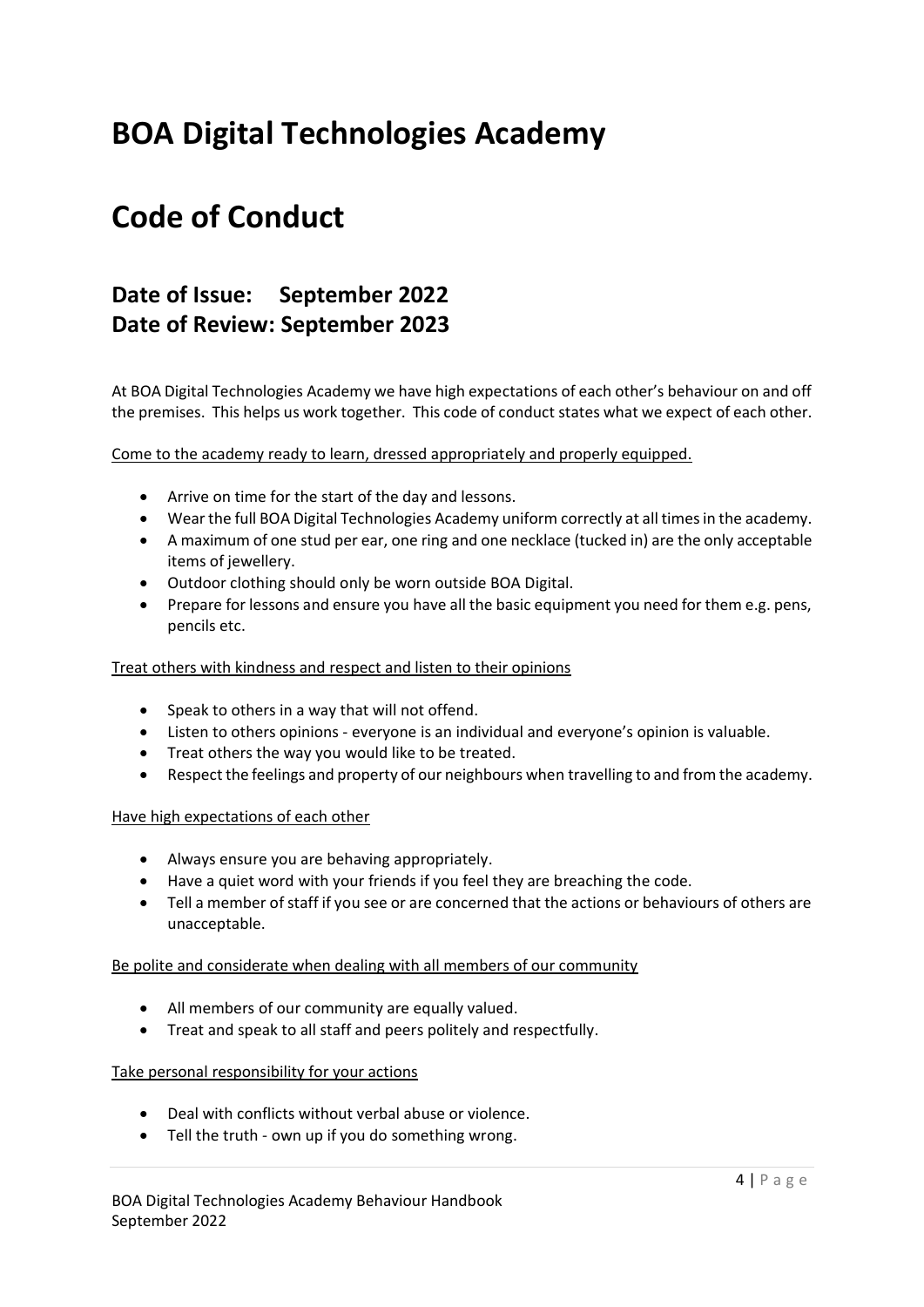• Keep promises.

#### Move around the academy in a careful and considerate way

- Keep to the left as you move along corridors and staircases.
- Be calm around the building.
- Move promptly to lessons.
- Open doors for others.
- Be safe at all times.
- Avoid boisterous physical interactions.

Look after our own property and that belonging to the academy and others

- Respect and take care of other people's work and work on display.
- Return anything that you borrow.
- Hand anything you find to the main reception.
- Put all rubbish in the bin.
- Never bring chewing gum into the academy.
- Never smoke or vape within or anywhere directly outside the academy building.
- Only eat in designated dining areas, never in corridors or classrooms.

We are committed to being a safe, happy and healthy academy where anything unlawful is also unacceptable.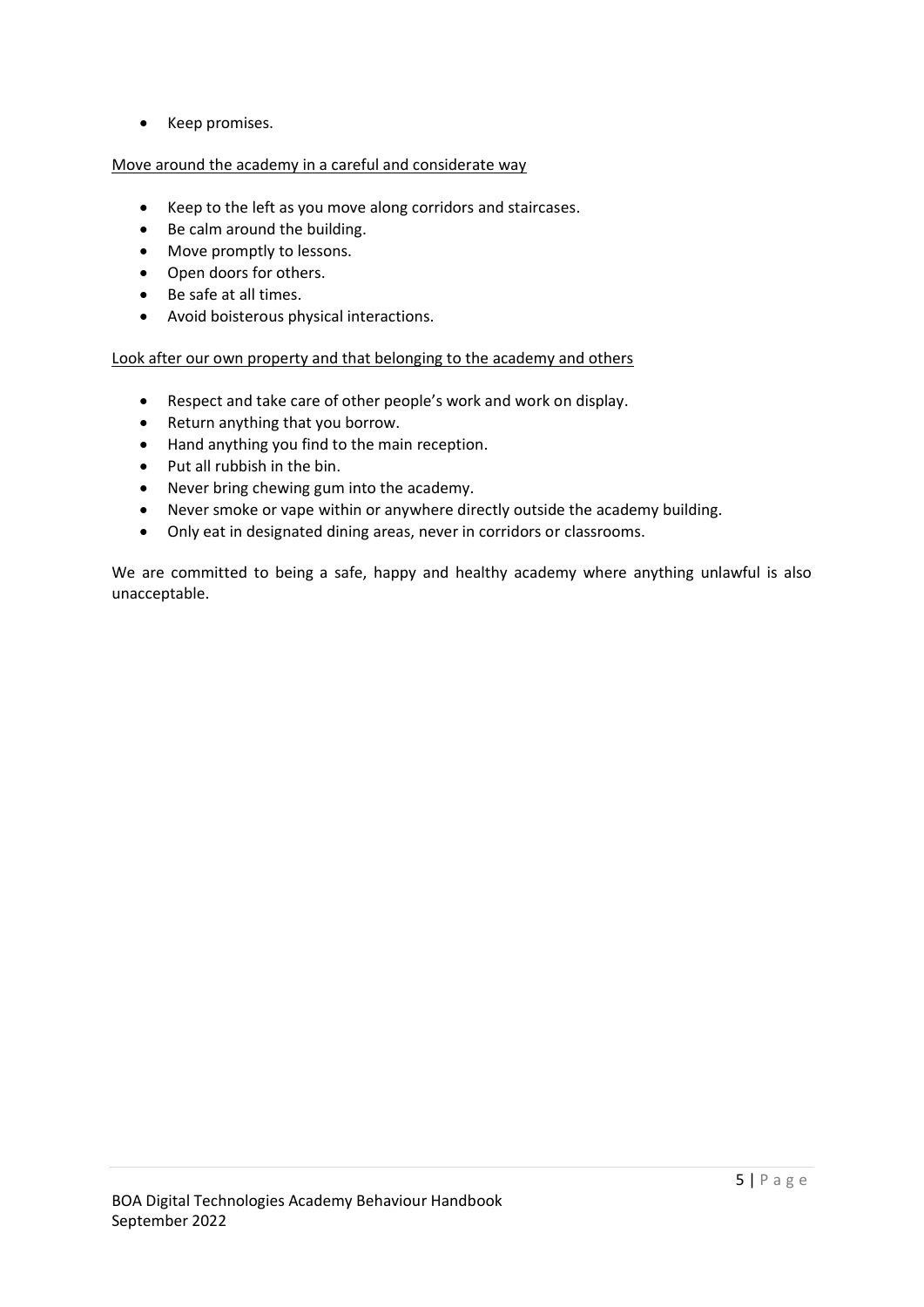#### **Expectation for Behaviour in lessons**

We all have a responsibility to make sure that we can all learn well in lessons. The following list shows what we must do:

- Arrive promptly and enter the classroom quietly and sensibly.
- Put your bag and outdoor coat in the appropriate place and settle quietly to work.
- It is an expectation that all students should be properly equipped. All students should buy pens, pencils, rulers, rubbers, planner books and specialist equipment as required.
- Listen carefully to instructions.
- Be silent when asked to be.
- Allow others to concentrate.
- Face your teacher when he/she is talking.
- Respect other people's learning (not talking to people when others are trying to learn, not interrupting the teacher).
- Never use a rude or aggressive tone or language with any other person within the classroom.
- Avoid shouting out, put your hand up to respond.
- Respect other people's belongings. Never touch, deface or interfere with other people's belongings or academy equipment.
- Only pack away when told to do so.
- Make sure the room is tidy and ready for the next lesson.
- Leave the room quietly and sensibly.

#### **Classroom Expectations**

| We expect teachers and other adults to:                                               | We expect students to:                                                                             |
|---------------------------------------------------------------------------------------|----------------------------------------------------------------------------------------------------|
| Be punctual to lessons                                                                | Arrive on time                                                                                     |
| Be polite with students, valuing all equally                                          | Speak politely to teachers and other students                                                      |
| Plan and deliver appropriate lessons                                                  | Listen to the teacher and others                                                                   |
| Communicate to students how each lesson<br>contributes to the big picture of learning | Follow instructions without questioning                                                            |
| Tell students what they will learn in each lesson                                     | Bring correct equipment                                                                            |
| Check everyone's learning at the end of the<br>lesson                                 | Demonstrate the values of<br>Ambition<br>Creativity<br>Resilience<br>Independence<br>Collaboration |
| Provide a safe environment for learning                                               | Remain in your seat unless acceptable to move                                                      |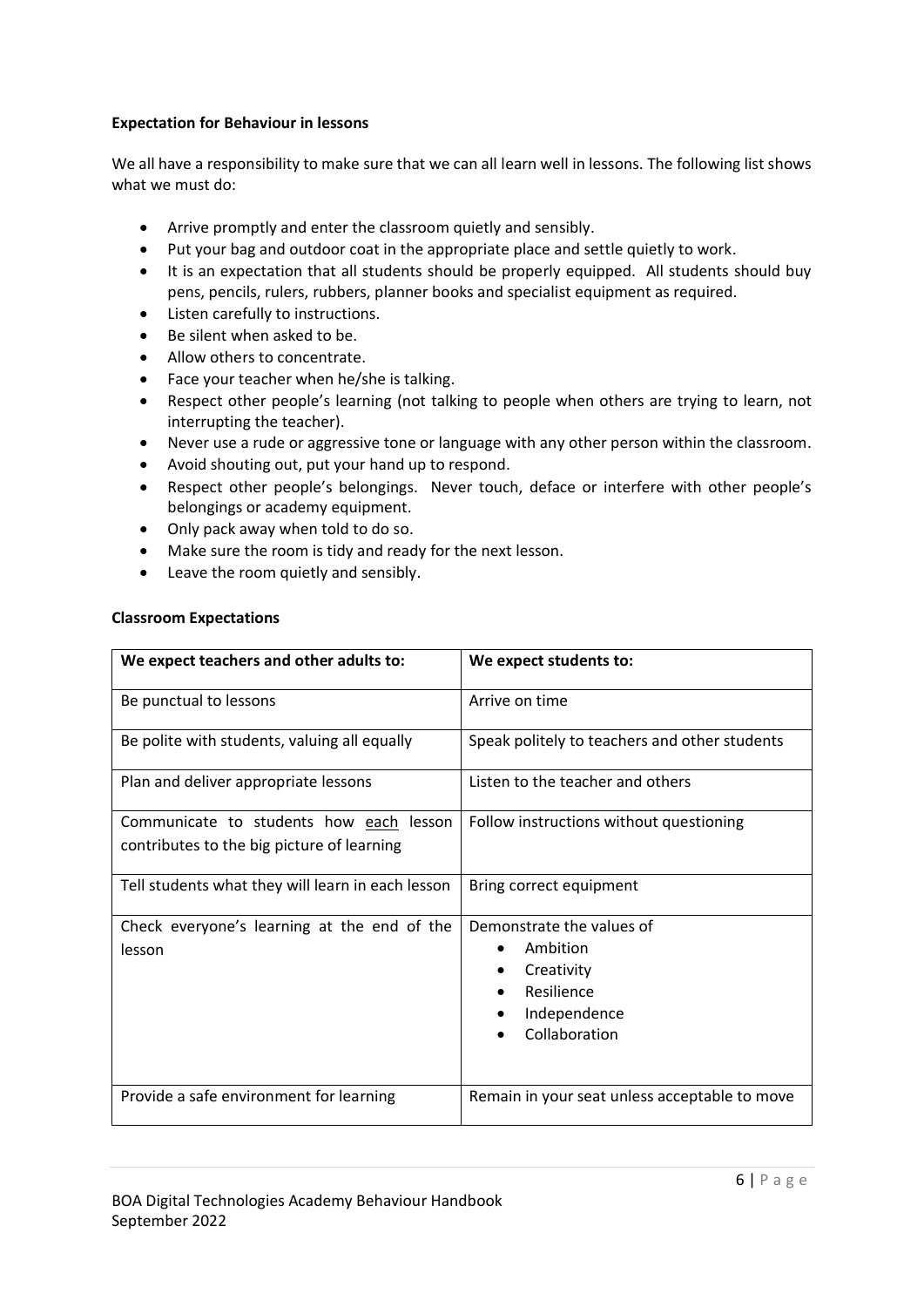| Give help to students as soon as possible after $\vert$ Raise hand to answer a question/not shout<br>they ask for it |                                          |
|----------------------------------------------------------------------------------------------------------------------|------------------------------------------|
| Finish lessons on time                                                                                               | Work to a challenging level at all times |

#### **Classroom Covenant**

- 1. I have a right to be treated with kindness and respect. This means no-one will laugh at me, ignore me or hurt my feelings.
- 2. I have a right to be treated as an individual in the room. This means no-one will treat me unfairly because of my age, appearance, race, colour, belief, accent, sex or ability.
- 3. I have a right to be safe in this room. This means that no-one will hit me, push me, throw anything, taunt me or hurt me in anyway.
- 4. I have a right to learn about myself in this room. This means I will be free to express my feelings and opinions in a sensible way, without fear of being interrupted or ridiculed and to ask questions if I do not understand.
- 5. I have a right to be valued and respected. This means that I will be able to work in an environment in which I will feel included and listened to.

#### **Consequences**

The academy has a collective approach to dealing with behaviour. All members of staff have a responsibility for managing student behaviour. This means that while key staff will take the lead in managing the behaviour of different students, it is the expectation that all staff have a role to play in effectively managing the students. All staff at BOA Digital aim to resolve any issues arising and correct poor behaviour through restorative work prior to applying consequences. It is recognised however that some incidents will require an immediate consequence.

Teachers and form tutors can make telephone contact with parents where appropriate. In responding to unacceptable behaviour teachers may not always inform parents of minor infringements, but if certain students persist in inappropriate classroom behaviour, formal consequences will be initiated and these will be communicated to parents.

Classroom discipline is the responsibility of the classroom teacher. There is no hard and fast formula for creating the ideal environment, but well-structured lessons, delivered with good humour and pace at a level the students understand help to create an atmosphere where learning takes precedence over boredom and disruption. Academy leaders will support all class teachers in using good practice to bring about good classroom behaviour.

Good behaviour in other areas of the academy, such as the dining room, corridors and the play ground is the responsibility of all BOA Digital staff, both teaching and support. Academy leaders will support all members of staff in using good practice around the building in order to ensure a safe, calm and purposeful environment.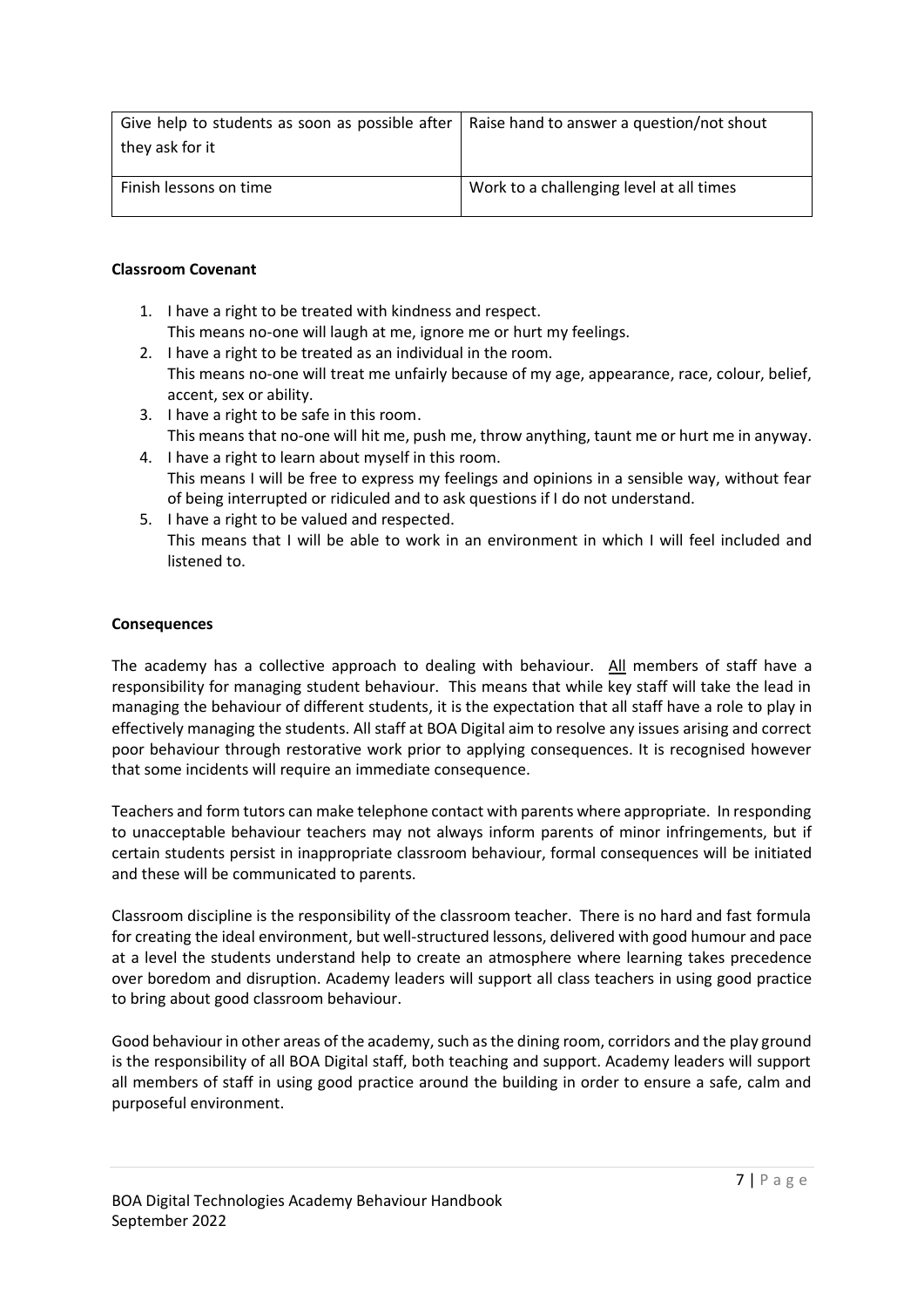#### **Right to Search**

In line with legislation the staff at BOA Digital reserve the right to search students if they have reason to believe that they are carrying offensive weapons or illegal substances.

Similarly, students can expect to be physically restrained if they present a danger to themselves or other members of the community.

Searches will be carried out under the direction of the Senior Leadership Team (namely the Principal or Assistant Principal) and Parents/Carers will always be informed when this has happened. Training for all staff at BOA Digital is delivered annually through the safeguarding and child protection training.

If inappropriate articles are brought into the academy or used inappropriately, they may be confiscated and returned to parents/carers or disposed of in line with national guidelines. If these items are dangerous or illegal they will be handed to the Police for safe disposal. Parents can be provided with DfE further guidance about the right to search and the confiscation of certain items.

**The following table highlights the consequences that will be used by the academy and possible triggers for such consequences. Not every act of poor behaviour can start at Stage 1.**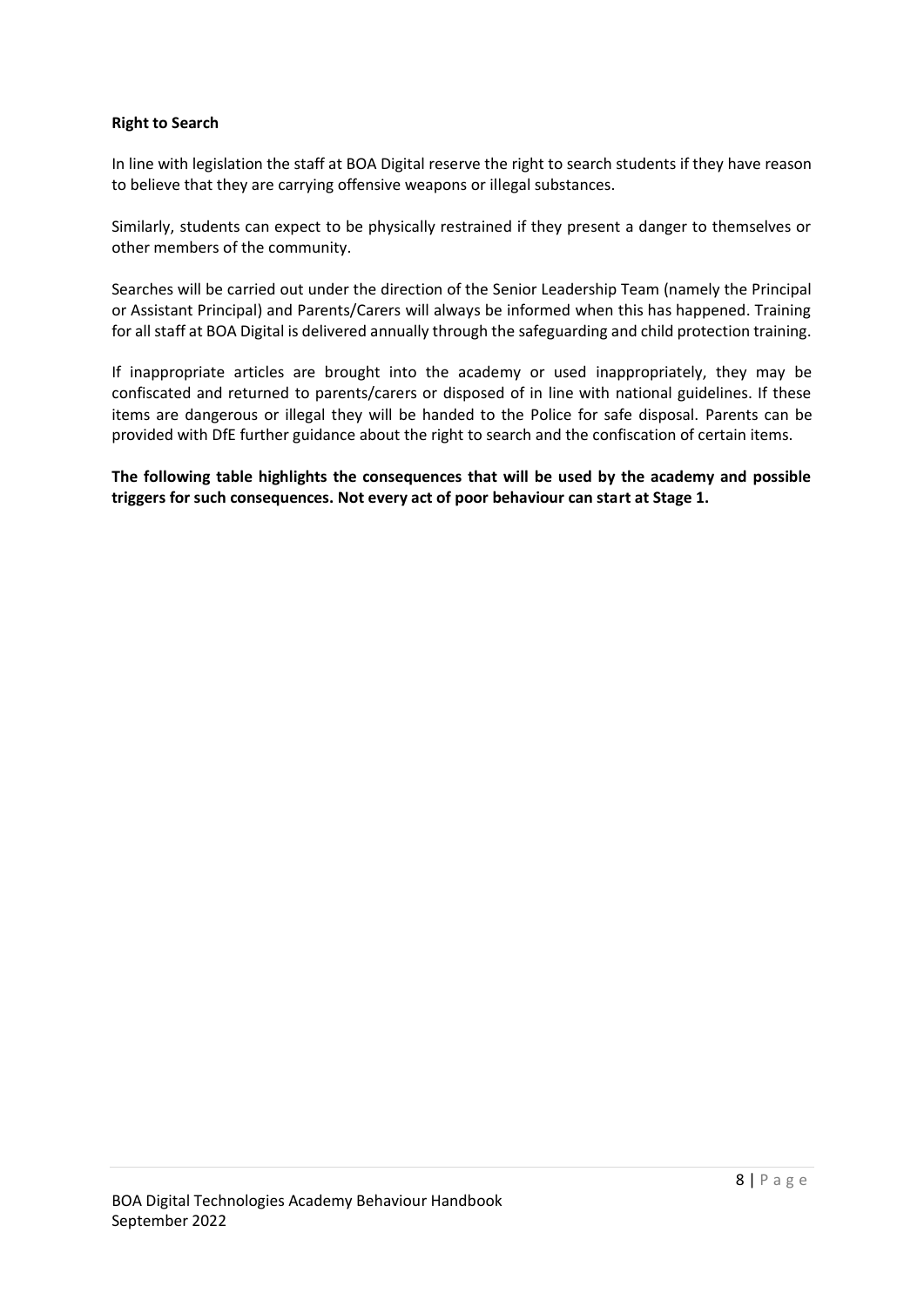| Stage | Incident                                     | <b>Potential Triggers</b>                                                                                                                                                                                                                                         | <b>Restorative Intervention Tools</b>                                                                                                                                                                                                                                                                 | Consequence                                |
|-------|----------------------------------------------|-------------------------------------------------------------------------------------------------------------------------------------------------------------------------------------------------------------------------------------------------------------------|-------------------------------------------------------------------------------------------------------------------------------------------------------------------------------------------------------------------------------------------------------------------------------------------------------|--------------------------------------------|
| $-1$  | Failure to meet the<br>expectations          | Lack of equipment despite previous warning<br>Incorrect or missing items of school uniform despite<br>$\bullet$<br>previous warning<br>Low level disruption to learning<br>$\bullet$<br>Being late to lesson without a significant reason<br>Being late to school | Verbal warning and restorative conversation.<br>$\bullet$                                                                                                                                                                                                                                             |                                            |
| $-2$  | Continue to failure to<br>meet expectations. | Continued low level disruption<br>An isolated behaviour incident which affects the<br>learning of others                                                                                                                                                          | Refocus break outside the classroom<br>$\bullet$<br>Restorative conversation<br>$\bullet$<br>HOD-teacher-student intervention<br>$\bullet$                                                                                                                                                            | Break/lunch detention                      |
| -3    | Continued failure to meet<br>expectations.   | Continued low level disruption<br>$\bullet$<br>An isolated behaviour incident in an which significantly<br>affects the learning of others<br>Failing to attend a break or lunch detention                                                                         | Parental contact<br>$\bullet$<br>Head of Department intervention<br>$\bullet$<br>Praise points intervention<br>$\bullet$<br>SEND screening<br>$\bullet$                                                                                                                                               | Removal from lesson<br>Loss of social time |
| $-4$  | Continued failure to meet<br>expectations.   | Disruption to learning across several lessons<br>$\bullet$                                                                                                                                                                                                        | Parental meeting<br>$\bullet$<br><b>Tutor mentor</b><br>$\bullet$<br>Study focus for identified lessons<br>$\bullet$<br>Timetable ragging<br>$\bullet$<br>Goal a day<br>$\bullet$<br>External agency intervention<br>$\bullet$<br>Early Help Referral<br>$\bullet$<br>Behaviour contract<br>$\bullet$ | Removal from identified<br>lessons         |
| -5    | Failure to meet academy<br>expectations      | Smoking/vaping on school site/in uniform<br>$\bullet$<br>Refusal to comply with instructions after several<br>$\bullet$<br>opportunities.                                                                                                                         | External agency intervention<br>$\bullet$<br>Behaviour mentor<br>$\bullet$                                                                                                                                                                                                                            | Internal exclusion                         |
| -6    | Failure to meet academy<br>expectations      | Fighting/physically assaulting another student<br>$\bullet$<br>Bringing drugs on to school site<br>Threatening behaviour                                                                                                                                          | PCSO support<br>$\bullet$<br>Health awareness interventions<br>$\bullet$<br>Respite at another school<br>$\bullet$<br>Managed move placement<br>$\bullet$                                                                                                                                             | Internal/Fixed Term<br>Exclusion           |
| $-7$  | Failure to meet academy<br>expectations      | Taking drugs on school site<br>$\bullet$<br>Distributing drugs on school site/in school uniform<br>Bringing a weapon in to school<br>Unprovoked serious physical assault of another student                                                                       |                                                                                                                                                                                                                                                                                                       | FTE pending permanent<br>exclusion         |

Date of issue: May 2022

Date of review: September 2022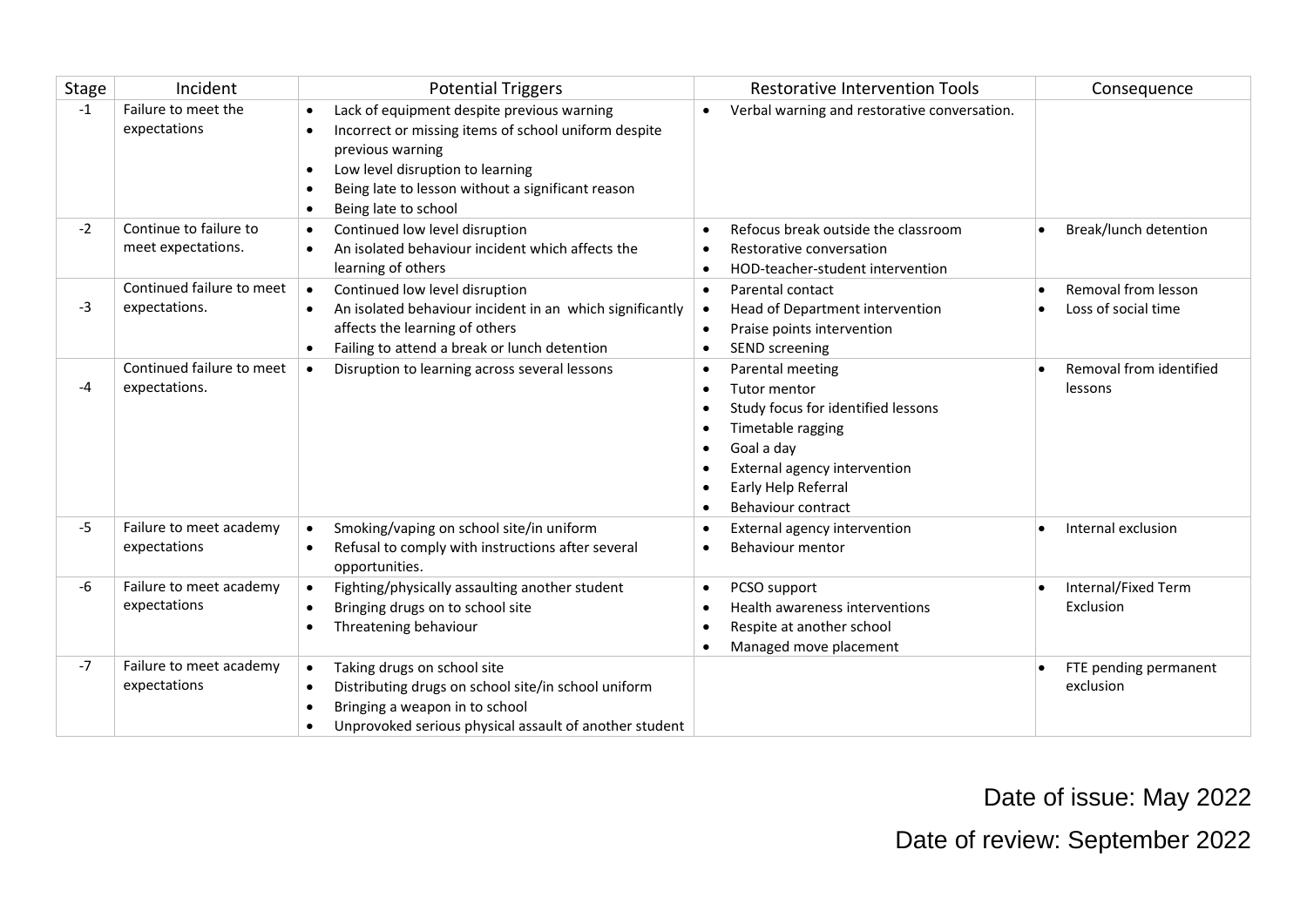|  | Unprovoked serious physical assault of a member of<br>staff |  |
|--|-------------------------------------------------------------|--|
|  | Repeated fixed term exclusions                              |  |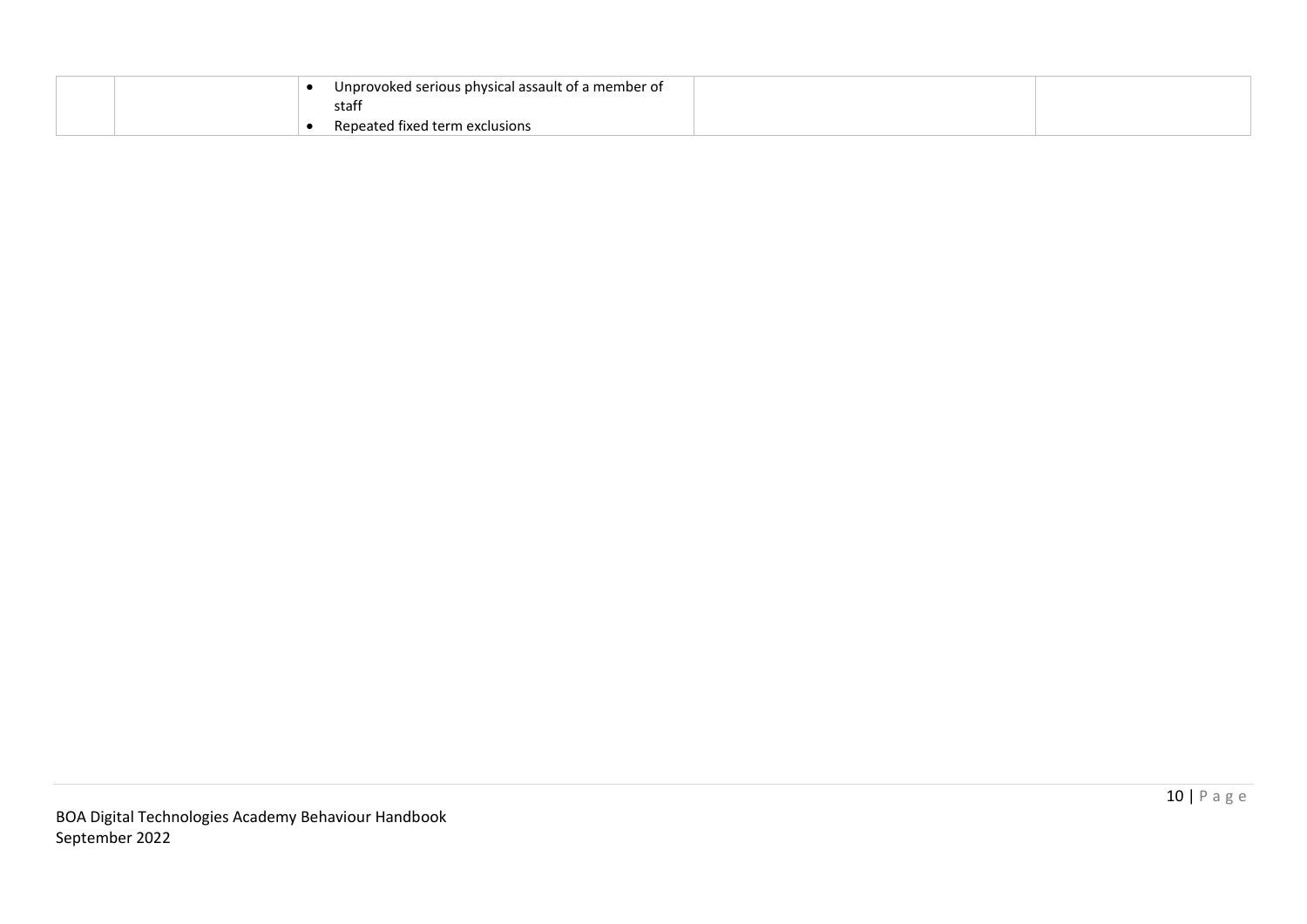#### **Role of the tutor**

The tutors will monitor both achievement and consequences given to their tutor group. They will guide and advise students in difficulty, and essentially work with subject staff to modify behaviour, attendance and attainment.

#### **Role of Heads of Department**

Heads of Department will take an active role regarding departmental rewards, attendance and behaviour management. They are to support subject teachers within their department to facilitate consistency in the expectation of behaviour, the giving of appropriate and meaningful praise/rewards, and the application of appropriate consequences in response to inappropriate behaviour and underachievement. Heads of Department should support staff in line with the steps outlined above and when required, in consultation with the Pastoral Team, should contact parents if their child is not maintaining expectations and arrange meetings to help facilitate the expected standards of behaviour.

#### **Role of the Assistant Principal (Pastoral)**

Very serious matters of discipline or persistent refusal to amend poor behaviour will require immediate and direct action from the Assistant Principal (Pastoral).

The Assistant Principal (Pastoral) has responsibility for the management of behaviour within the Academy. The tutors will refer students who are a serious concern to The Assistant Principal (Pastoral) who will report to the Principal and a course of action will be decided. The consequences that are imposed at this level represent a situation which if not rectified will put the student's place in BOA at risk.

#### **Rewards**

There is particularly strong focus on praising students who present a positive attitude to learning.

Positive praise should be given by staff to students when appropriate. It is important that both praise and rewards are only awarded to students when deserved and not for meeting basic expectations.

Attendance certificates will be issued to students with 100% attendance each term and they will be entered into a termly prize draw. Students who improve attendance compared to the previous term will also gain an entry.

A prize will be awarded to the student with highest praise points total in each tutor group.

The tutor group with the highest praise points each term will take possession of the Praise point trophy.

Rewards are given frequently and recognise student's contributions to the academy values of:

- Ambition
- Creativity
- Resilience

Date of issue: May 2022 Date of review: September 2022